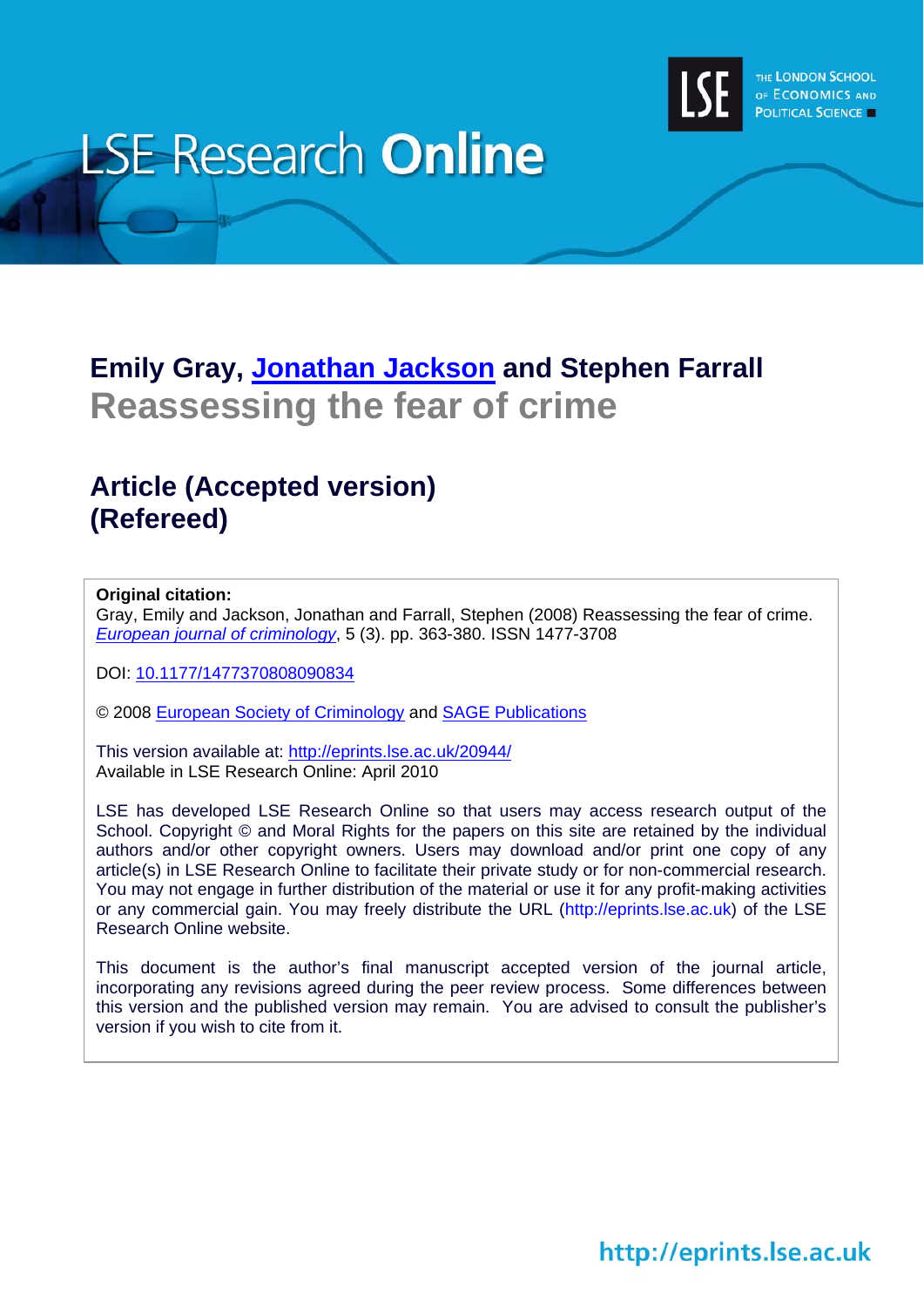# Reassessing the Fear of Crime

Forthcoming (2008): *European Journal of Criminology* 

*Emily Gray, Jonathan Jackson and Stephen Farrall* 

Emily Gray and Stephen Farrall, Institute of Law, Politics & Justice, Keele University, Staffordshire, England, ST5 5BG.

Jonathan Jackson, Methodology Institute, London School of Economics, Houghton Street, London, WC2A 2AE.

For more information on our project, please see: <http://www.lse.ac.uk/collections/methodologyInstitute/whosWho/profiles/j.p.jackson@lse.ac.uk.htm>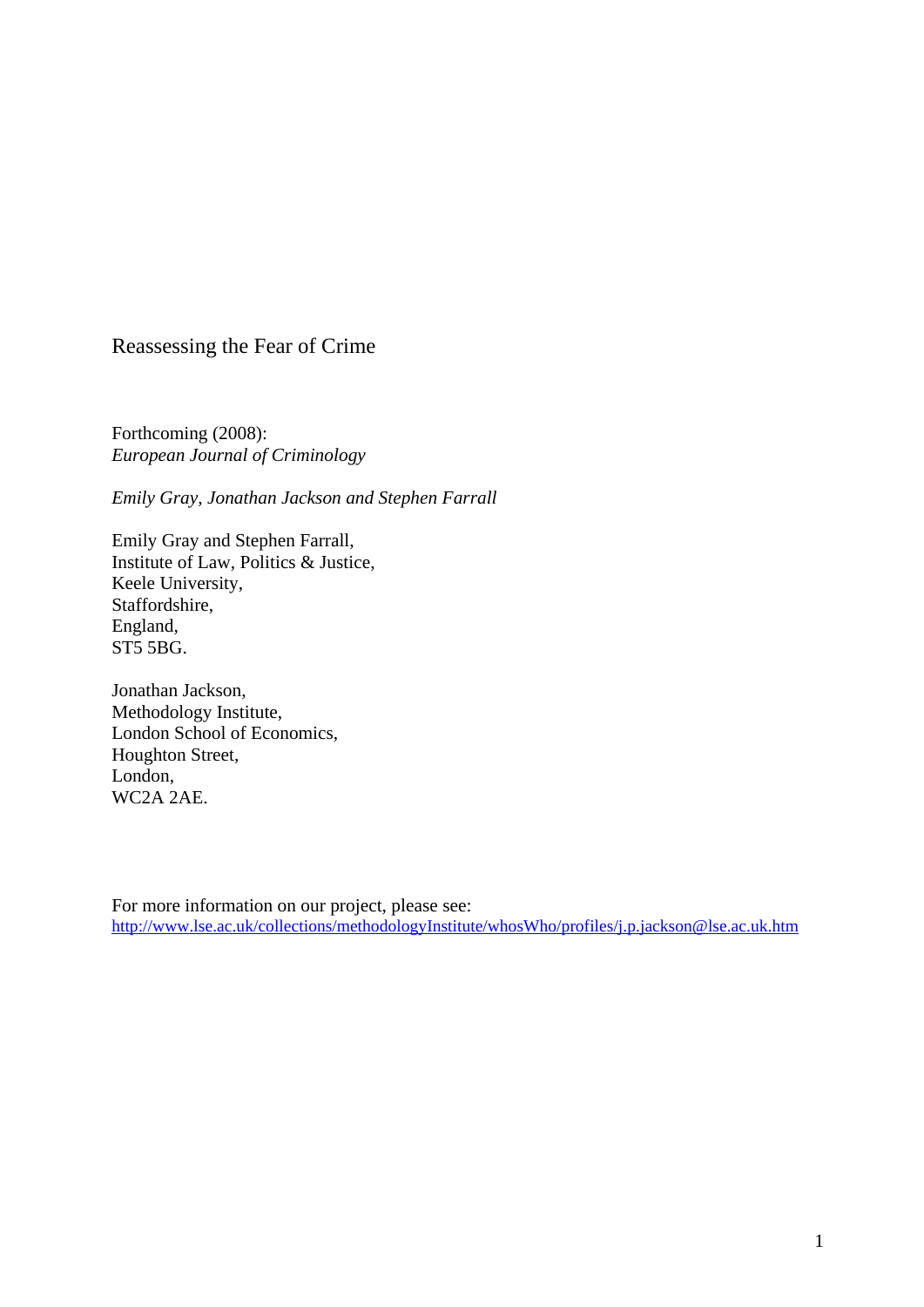#### **Abstract**

A large body of empirical research exploring emotional responses to crime in Europe, North America and elsewhere suggests that substantial proportions of the public worry about victimisation. The British Crime Survey (BCS) has asked questions exploring worry about crime of English and Welsh respondents since 1982, and in the 2003/2004 sweep of the BCS new questions were inserted into a subsection to explore the frequency and intensity of such fearful events. As well as illustrating the rationale of the new measurement strategy, this research note reports the results of the new questions in direct relation to the 'old' methods. The findings show that few people experience specific events of worry on a frequent basis, and that 'old' style questions magnify the everyday experience of fear. We propose that 'worry about crime' is often best seen as a diffuse anxiety about risk, rather than any pattern of everyday concerns over personal safety.

# **Key words**

Fear of crime, methodology, survey design, emotions.

# **Acknowledgements**

We would like to acknowledge the support of the ESRC (as award RES000231108) and the Home Office (UK) for making the data available to us. We are indebted to the Editor of the European Journal of Criminology for his comments and to the anonymous reviewers for their insights. Versions of this article have been presented at the European Society of Criminology 2006 conference and at a GERN-sponsored seminar in Keele in March 2007. We thank those attending these and other conferences for their thoughtful comments on our work. Errors and omissions remain our own.

# **Word count: 5943 (including references); with footnotes, 6, 107.**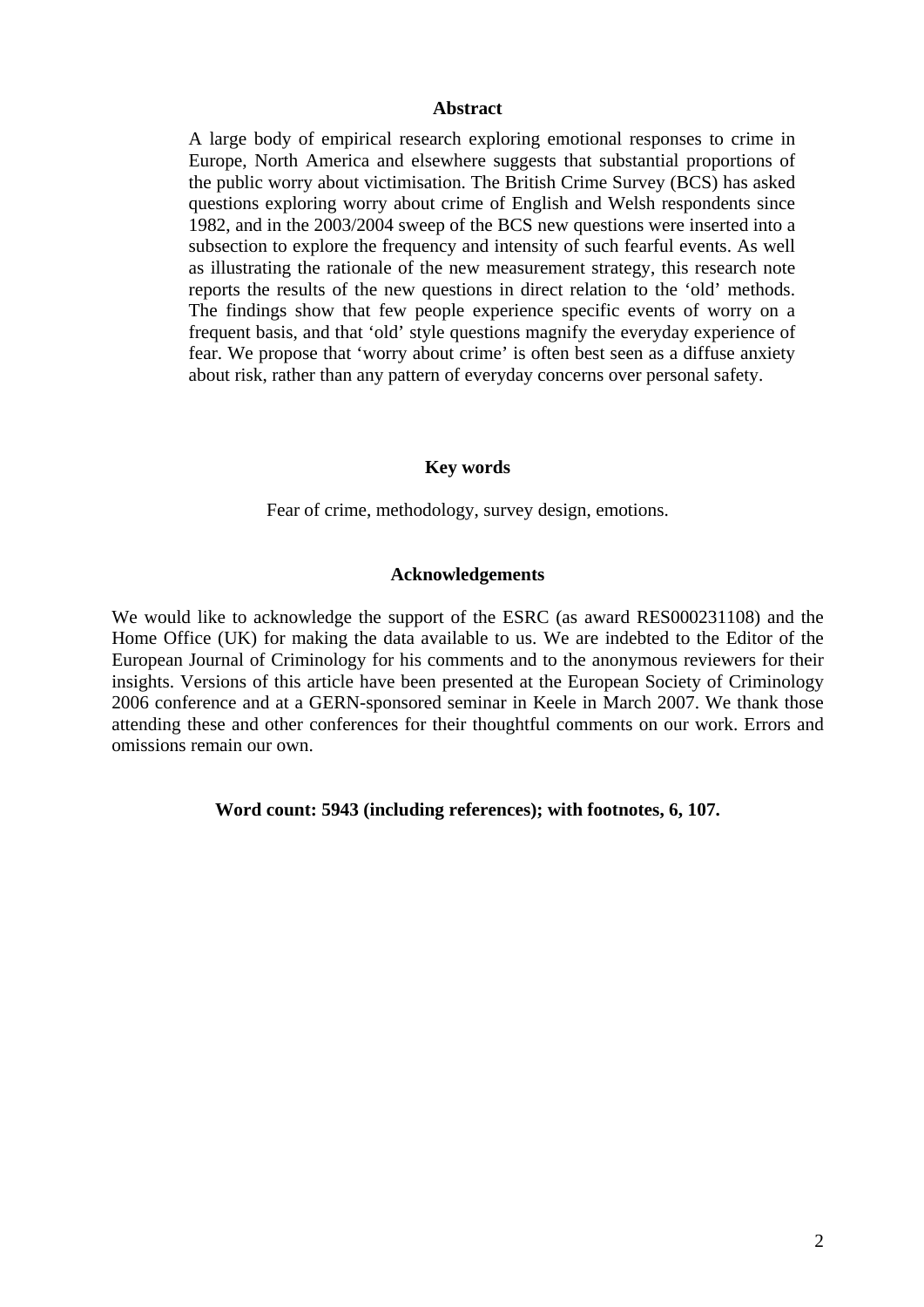Social surveys in Europe, North America and elsewhere regularly find widespread fear of crime (Hough and Mayhew, 1983; Beukenhorst *et al.,* 1993; Skogan, 1990; van Kesteren *et al.,*  2000; Results of Eurobarometer 58.0; Vanderveen, 2006; Widdop, 2007) Studies such as the European Social Survey, the British Crime Survey, and the International Crime Victim Survey all substantiate the view that across Europe fear of crime is (a) common, and (b) a problem in its own right, separate to crime itself (Hale, 1996; van Kesteren *et al.,* 2000). Not only has fear of crime and disorder emerged as an exigent experience amongst the population of European countries; some researchers have suggested people tend to experience 'fear' beyond the objective risk of any likely victimisation (Hale, 1996; Vanderveen, 2006).

Yet despite the empirical, political and theoretical relevance of fear of crime, few studies have examined the actual frequency and intensity of such 'feelings'. Respondents are typically asked only whether they are 'very', 'fairly', 'not very' or 'not at all' worried (or afraid) about becoming a crime victim. Large-scale cross-national European surveys like the International Crime Victim Survey and European Social Survey do not even ask directly about crime when measuring 'fear', enquiring instead how safe respondents feel when walking alone in their area after dark. Respondents are thus not asked how often they worry, nor when they worry, nor what effects these worries have on their lives.

As a consequence, instead of data on the patterning and ecology of events of fear, we are left with only vague 'global' summaries of intensity of worry or feelings of unsafety. Crucially, these vague summaries may diverge from the reality of everyday emotions that affect people's lives. In a general discussion of 'emotional self-report,' Robinson and Clore (2002a, 2002b) argue that research into emotion rarely accesses *experiential knowledge* (the specific details surrounding an emotional arousal) since respondents are rarely feeling the particular emotion at the time of the study (C/f Farrall *et al.,* 1997). Instead, research typically evokes generalised beliefs about emotion. These beliefs do not neatly map onto experience because different processes are involved that invoke different forms of knowledge and knowledge retrieval. Indeed, asking respondents about overall intensities of worry ('How worried are you . . . ?') may complicate matters further. Warr (2000) suggests that standard summaries represent future-orientated anxiety rather than any summary of past episodes or current feelings of physical fear (see also Sacco, 2005). Jackson (2006) proposes that these questions access individual's mental image of the risk of victimisation, and that having a personalised, structured and emotionally tinged image of risk might be independent of whether they ever actually find themselves in threatening situations.

We believe that a more detailed examination of everyday emotions about crime is long overdue if we are to formulate a more comprehensive picture of the distribution and significance of fear of crime. The pilot work (Farrall and Gadd, 2004) on which this research is based employed a new set of measures which included: (a) the use of a filter question and (b) the assessment of the frequency and intensity of fearful episodes. Data from these new questions, fielded in an omnibus survey, suggested that while just over one-third of people in England and Wales (37%) had felt fearful about becoming a crime victim during the past year, actual episodes of fear were surprisingly infrequent. Indeed only 13% of the overall population had actually felt fearful more than five times in that 12 month period. This finding calls into question current official calculations as to the extent of the fear of crime problem – at least if one defines fear as the everyday experience of worry about crime (Farrall and Gadd, 2004).

In this latest study we explore the utility of these new, updated questions in direct comparison with 'old' standard methods that have been employed in the British Crime Survey (BCS) since 1984. The 2003/2004 sweep of the BCS included the new measures of fear within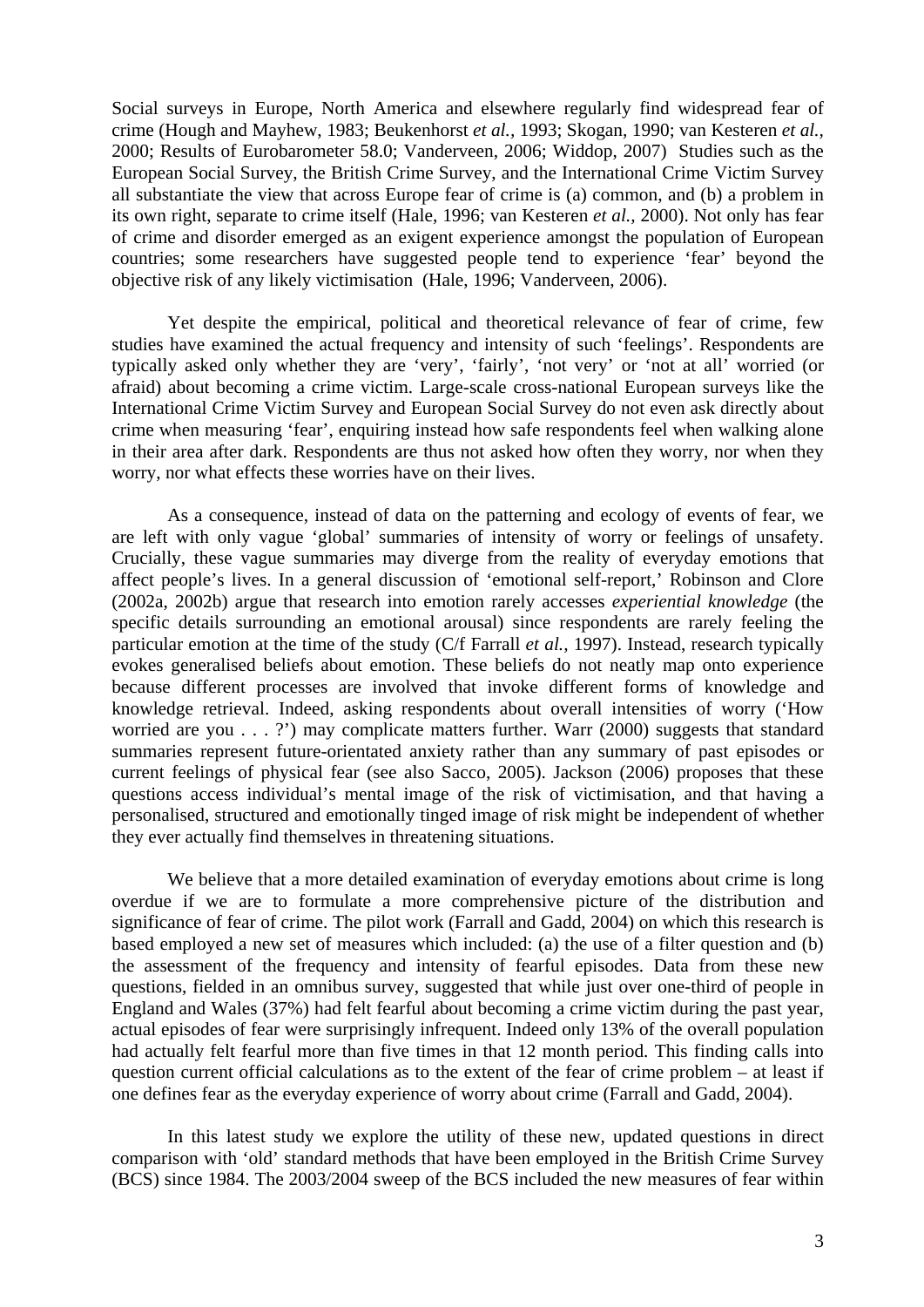one of the four follow-up modules administered to a subsection of respondents (approximately 5,000 respondents). Participants also answered the old style fear of crime measures in the main questionnaire. This article presents the initial raw data for both new and old style measures with respect to three specific crimes: car crime, burglary and robbery. It also describes in more detail than previous articles the full rationale of the new measurement strategy. We turn first to the rationale.

# *Old and new questions: Contrasting strategies of measurement Old questions*

Large-scale representative sample surveys ask respondents questions along the following lines: 'How worried are you about being [burgled/mugged/raped/physically attacked by a stranger]?'

Respondents select one answer from a set of response options. A standard example would be: very worried, fairly worried, a bit worried, or not at all worried. At first glance, this research strategy seems unproblematic. Surveys ask for a brief summary of respondents' worries which respondents are presumably able to provide. Researchers then estimate the distribution in a given population to produce an estimate of the everyday experience of worry among the general populace. One assumes such worry negatively affects individuals and disrupts communities.

Yet greater attention to detail may clarify the nature and impact of fear of crime in people's everyday lives (Farrall *et al.,* 1997). For example, how often do people worry, feel fearful or anxious? The answer could be less often than we think: 'old' standard measures may imply a greater prevalence of fear than specific measures of frequency commonly find (Farrall, 2004, Farrall and Gadd 2004). Surveys rarely, if ever, ask how *frequently* people worry, only how worried they are overall (although see Jackson, 2004 and 2005). Moreover, which thoughts, feelings and behaviour best characterise public responses? Anger may be more frequent than fear (Ditton et al., 1999), uneasiness more common than corrosive fear. Yet survey measures only specify 'worry'.

More questions arise. How can we compare the answers of different people if respondents interpret the meaning of 'worry' differently? Some may think of 'physical fear', others of 'a passing moment of anxiety' (c/f Hough, 1995). In addition, how do these emotions shape behaviour and well-being? Surveys rarely enquire into the impact of worry on people's everyday lives, so we simply do not know. And might some level of emotion be a naturally occurring response to crime rather than a pressing social problem in its own right? Why do we always assume worry is negative (Fattah, 1993; Hale, 1996; Warr, 2000; Ditton and Innes, 2005)?

Gladstone and Parker (2003: 347) argue that: 'As a phenomenon, [worry] can range from an innocuous activity possibly associated with positive consequences (i.e. solution finding), through to a distressing and uncontrollable process like the excessive and chronic worry recognised as the cardinal feature of generalised anxiety disorder. It has been defined broadly as repetitive thought activity, which is usually negative and frequently related to feared future outcomes or events.' Intriguingly for fear of crime research, this definition suggests that what might be called *dysfunctional* or *damaging* worry is characterised by the frequency of these experiences. As such, asking people about the regularity of crime fears is both methodologically and empirically meaningful.

Gladstone and Parker go on to suggest that worry has a number of distinctive factors. First, it is predominantly comprised of cognitions (thoughts), often involving a series of future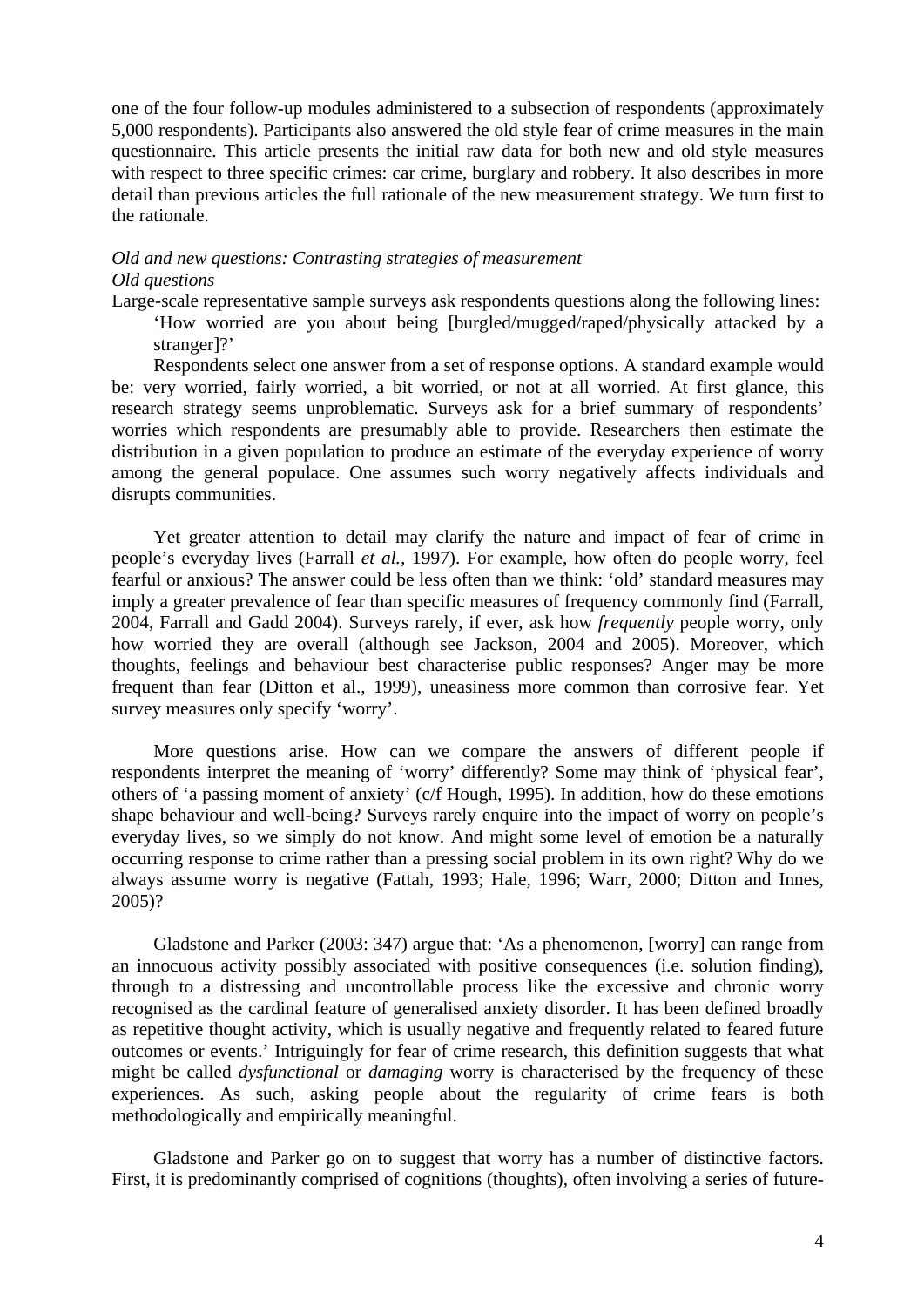orientated reflections, involving the embellishment of hypothetical outcomes. Second, it has a 'dynamic (and malleable) and narrative process in which themes are developed and elaborated rather than simply occurring as a string of negative thoughts' (*ibid.*: 347). Finally, worry involves awareness of or attention to possible danger, 'which is rehearsed without successful resolution . . . [and] usually [self-] described as difficult to dismiss' (*ibid.*: 347). Tallis *et al.*  (1994) investigated the everyday experience of normal (i.e. non-pathological) worry. They found that most of the individuals interviewed viewed their worries to be routine, mostly acceptable, with a narrative course and real-life triggers, focusing on realistic, rather than remote problems, which were often beneficial by stimulating activity. Worry was often seen as a problem-solving activity, but Matthews (1990) believes that it is more of a 'mimicry' of problem-solving activity since worry involves the rehearsal of fearful scenarios and the amplification of worse-case scenarios: people who worry also engage in more catastrophic thinking (Davey and Levy, 1998; Vasey and Borkovec, 1992). In Tallis *et al.*'s (1994) study, negative consequences were noted amongst 'high worries', including greater frequency, more mood disturbance, a difficulty to stop worrying, and more perceived impairment in everyday functioning.

In one of the first empirical investigation of measures, Farrall et al. (1997) asked 64 respondents a series of survey questions relating to worry, perceived risk of crime, perceived safety, victimisation experiences and worries about other non-crime issues. Approximately one month later, these respondents were asked the same questions again, this time in qualitative interviews. 'Mismatches' or inconsistencies in the responses given by respondents on sweep one and two were common. Specifically, 'mismatches' were defined as instances where an individual gave different answers depending upon the nature of the interview being undertaken. Only 15 out of 64 sets of interviews did not produce mismatches. A significant number (where answers differed to a moderate to strong degree) were related to the nature of the methodology - e.g. 46 out of a total of 114 were mismatches were generated between 'open' and 'closed' questions. In the majority of these cases, survey measures exaggerated the day-to-day experience of concern or worry. The authors concluded:

'…the results of fear of crime surveys appear to be a function of the way the topic is *researched*, rather than the way it *is*. The traditional methods used are methods which seem consistently to over-emphasise the levels and extent of the fear of crime. It seems that levels of fear of crime, and, to a lesser extent, of victimisation itself, have been hugely overestimated' (Farrall et al. 1997:676).

Two follow-up studies then investigated whether questions about *frequency* better capture the everyday experience of worry. Farrall and colleagues (Farrall and Gadd, 2004 and Gray et al., 2006) developed and tested a new set of measures with two novel aspects: (a) the use of a filter question, followed by (b) an assessment of the frequency and intensity of events of emotion. Farrall and Gadd (2004) found that frequency questions yielded smaller estimates of the fear of crime than 'old' standard BCS questions. Jackson et al*.* (2006) found that the discrepancy in the levels of fear identified by the old and new measures suggested that some people reported being *worried* (using standard measures) without actually *having worried recently* (using new measures)*.*

#### *New questions*

The experience of some emotions is akin to events or brief episodes which can be located in space and time. In this we include many people's fears about crime. In order to assess the extent of everyday experience of the fear of crime, the new questions explicitly focus on episodes of fear. Old questions ask about a more *general* model of experience ('How worried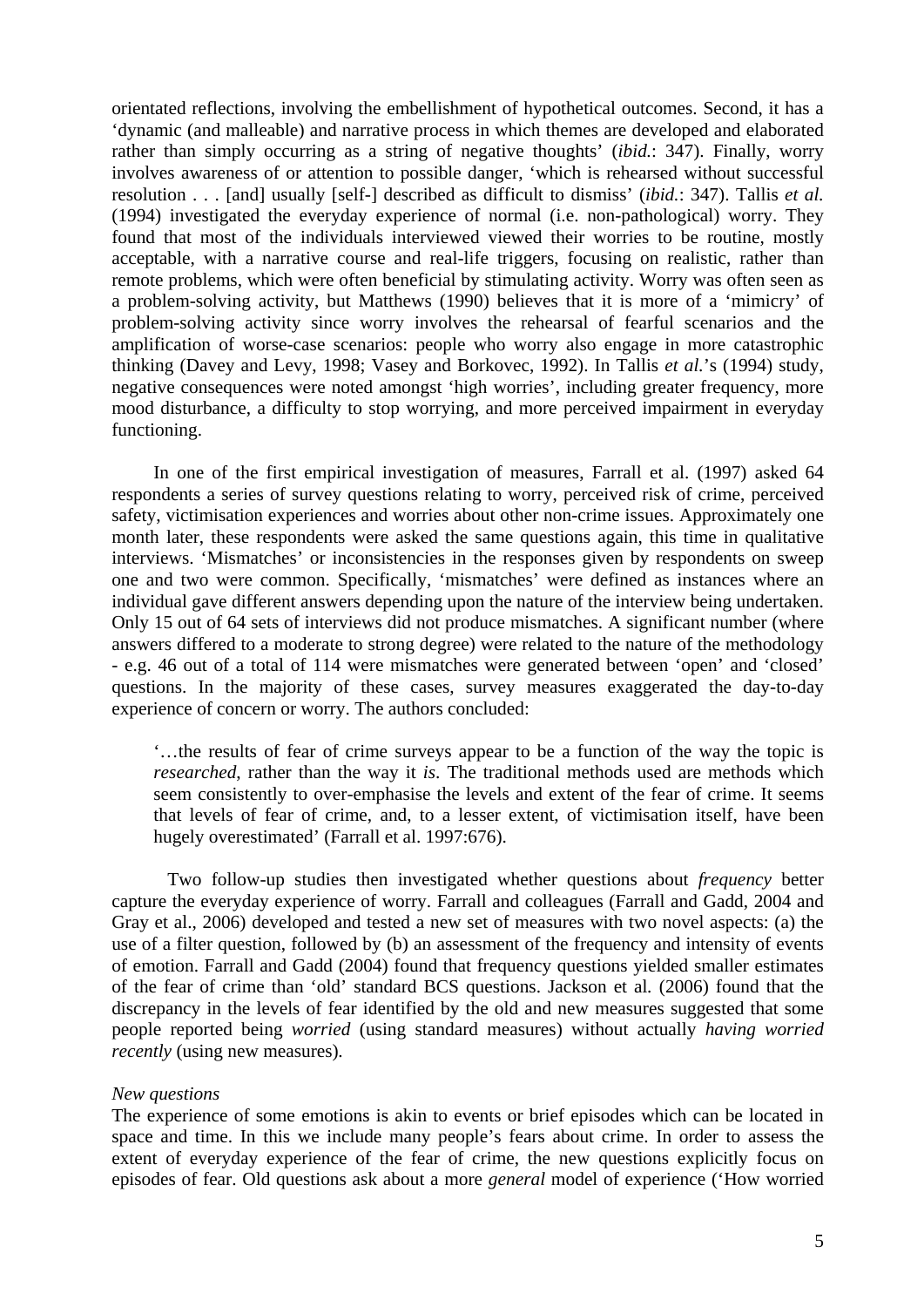are you . . .'). It is unclear whether faced with the old questions respondents summarise the frequency with which they worry; whether they assess the intensity of each event and calculate some kind of average; whether the process involves assessing both intensity and frequency; or whether such an overall intensity fuses the everyday experience with other facets of 'fear of crime' (see Hough, 2004; Jackson, 2004; Farrall *et al.,* 2006; Jackson, 2006).

Initially piloted as part of an earlier ESRC-funded project (RES 000220040), the question set, included in the 2003/2004 BCS, attempts to describe the *frequency* and intensity of people's worries. Specifically, the new questions contain a filter question, measure frequency and intensity of fearful episodes and employ a narrow time frame of 12 months to allow respondents a specific reference period which we believe they will be able to recall more accurately. The measurement strategy outlined here focuses on *events* of worry; while it explores the intensity of the last fearful event, it does not elicit an overall intensity summary of worry (Farrall and Gadd, 2004):

Q1: 'In the past year, have you ever felt worried about….' (car theft/ burglary/ robbery) Q2: [if YES at Q1] 'How frequently have you felt like this in the last year' [n times recorded]

Q3: [if YES at Q1] 'On the last occasion how fearful did you feel?' [not very worried, a little bit worried, quite worried, very worried or cannot remember].

Questions one and two above focus on the frequency of crime worries, allowing an estimation of the regularity with which people fear of crime that is arguably more precise. Specifically, individuals can be classified according to whether they worry and, if they do, how often. Of course, it is an empirical question as to whether this strategy produces different results to standard measures. But as mentioned above, there is early evidence that might be the case (Farrall et al., 1997; Farrall and Gadd, 2004; Jackson *et al.,* 2006).

 After the two frequency questions comes one item on the intensity of the last event of worry, and this provides a different type of population estimate. Instead of sampling *individuals* and the number of times each individual worries, this question samples *events*. Consider in any one day that a number of people have worried about crime: a number of events of worry occurred, and each event had a level of intensity (as well, of course, as a given context and a set of antecedents and consequents). The new questions, posed in the BCS, ask respondents to think back to the last time they felt worried and to report how intense that episode was.<sup>[1](#page-6-0)</sup> By employing inferential statistics to infer to the population of England and Wales, we can thus produce at the aggregate an estimate of the intensity of all of the individual events of fear that occurred during the past 12 months of individuals throughout England and Wales.

## *Results*

1

The analysis is organised by three different types of crime: being robbed; being burgled; and having one's car stolen. Top-line frequencies are first provided from the 'old' standard

<span id="page-6-0"></span><sup>&</sup>lt;sup>1</sup> Because of the way memory works, and because of the likely impact of the availability heuristic, we expect respondents to be biased towards the most vivid and easily accessed recent event (Tversky and Kahneman, 1973). The 'most recent event' will thus be more likely to be the most intense episode that occurred relatively recently rather than previously the most recent (Clore and Robinson, 2002a, 2002b). This is because more emotional episodes are easier to remember than less emotional episodes. As such we expect our estimates to err on the side of exaggeration of the intensity of events of worry.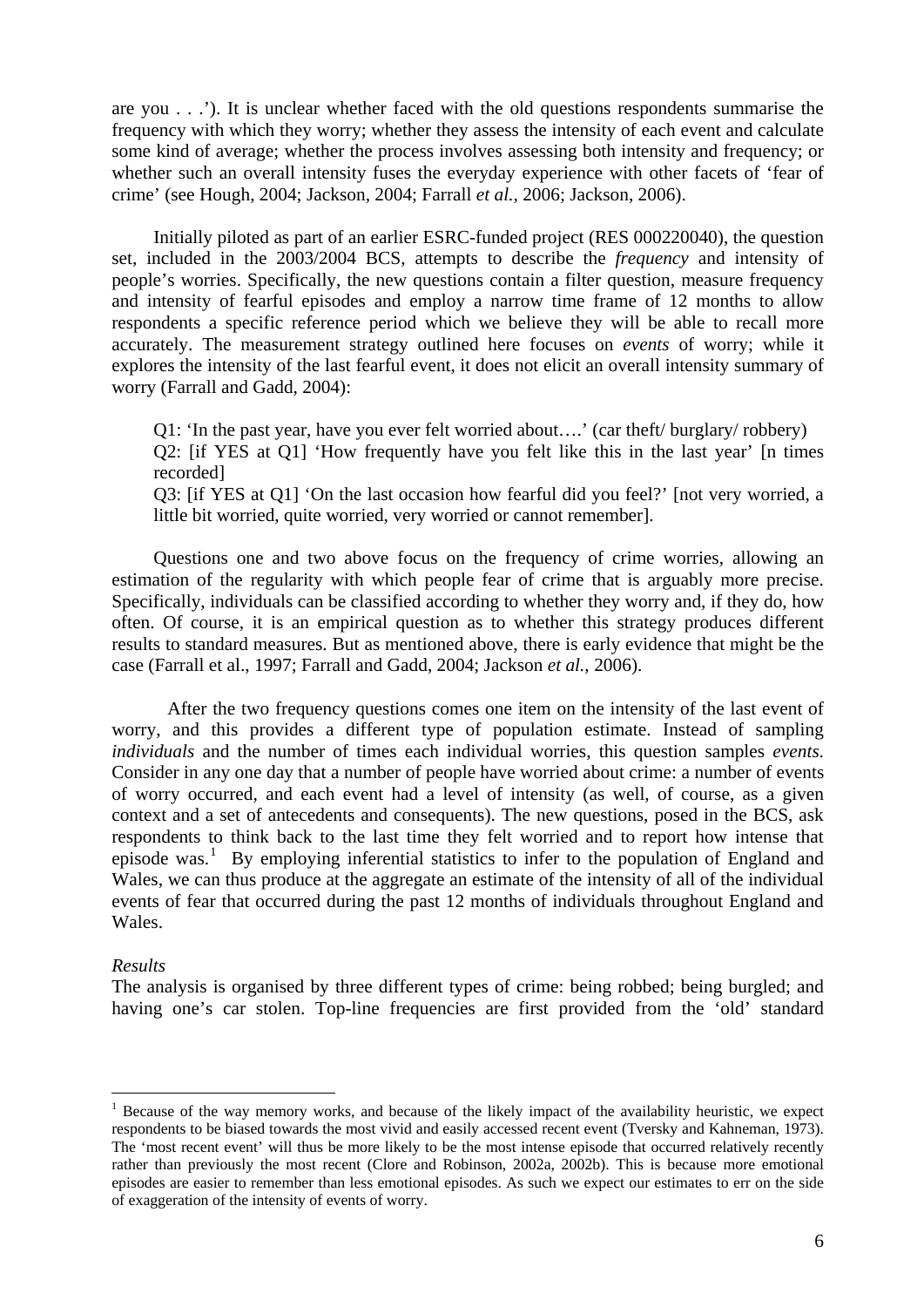measures of worry: 'How worried are about being . . . [each type of crime]?', and then, second, from the new questions<sup>[2](#page-7-0)</sup>.

# *Worry about robbery*

<u>.</u>

Table 1 shows results according to the old 'standard' measures of worry. In the 2003/2004 sweep, just over one-third of respondents reported being worried about being robbed (combining 11 per cent 'very' and 24 per cent 'fairly'). Just under one-half were 'not very' worried (45 per cent), leaving one-fifth who were 'not at all' worried (20 per cent) about robbery.

Table 1: Standard measure of the fear of crime (Robbery) – 'How worried are you about being robbed?'

| <b>Overall intensity of worry</b> | $\%$ |
|-----------------------------------|------|
| Very worried                      | 11.0 |
| Fairly worried                    | 24.2 |
| Not very worried                  | 44.9 |
| Not at all                        | 19.8 |
| Don't know                        | 0.1  |
| Total                             | 100  |

Source: 2003/2004 British Crime Survey, weighted data, entire sample used

The new questions, asked later in the interview, posed the question slightly differently. When asked: 'In the past 12 months, have you actually worried about being robbed?', only 16% of respondents reported having worried (Table 2). Those who said that they had recently worried were then asked how often. Remarkably, just over one-third of those who had worried over the past year had only worried between one and three times during that period, with a further one-quarter worrying between four and eleven times.

Table 2: New measures of the fear of crime (Robbery) – 'How frequently have you felt like this in the last year? [n times]'

|                                               |               | frequency question |         | % of those % of all |
|-----------------------------------------------|---------------|--------------------|---------|---------------------|
|                                               |               | (raw scores        | who     | respondents         |
| <b>Filter question</b>                        | $\frac{6}{9}$ | categorised)       | worried |                     |
| Not worried in the past year                  | 84.5          | $\overline{0}$     |         | 84.5                |
| Has worried in the past year $15.5$ 1-3 times |               |                    | 34.7    | 5.4                 |
|                                               |               | 4-11 times         | 25.4    | 3.9                 |
|                                               |               | $12-52$ times      | 23.9    | 3.7                 |
|                                               |               | $53+ times$        | 9.4     | 1.5                 |
|                                               |               | Don't know         | 6.6     | 1.0                 |
| Total                                         | 100           |                    | 100     | 100                 |

Source: 2003/2004 British Crime Survey, weighted data, sub-sample Follow-up D

Overall then, and taking the filter and frequency questions together, 85% of respondents said that they had not worried about being robbed in the past year, and only 5% of all respondents had worried once a month or more. This is to be contrasted with the one-third

<span id="page-7-0"></span> $2$  Although both styles of questions were given to respondents in the same sitting, they were asked in separate sections of the questionnaire and they were not asked immediately following each other. The structure and routing of the BCS makes it hard to assess exactly how many questions there were between the old and new batteries, but we estimate this to be between 35 and 96.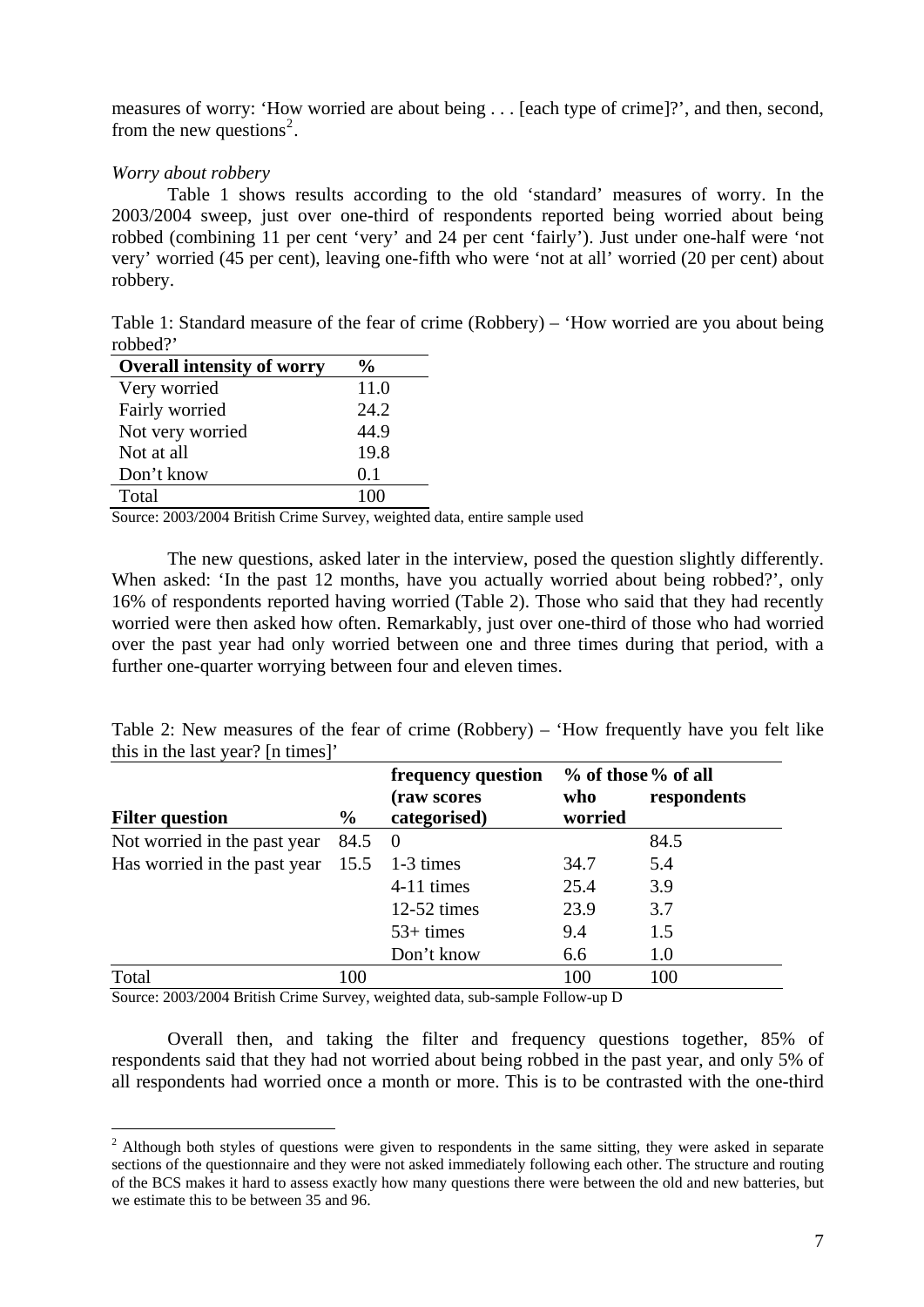who said they were 'fairly' or 'very' worried about being robbed when asked the old standard worry question (Table 1).

Those who reported having worried recently were also asked to think back to the last time and report how worried they had felt worried. Table 3 shows that the vast majority of events were either 'a little bit' (43%) or 'quite' (40%) worried. However, once we include those respondents who not had worried during the previous year, we find that only 8% of all respondents had reported feeling 'quite' or 'very' worried most recently.

Table 3: New measures of the fear of crime (Robbery) – 'On the last occasion how fearful did you feel?'

| Intensity of most recent event of | % of those<br>who | $%$ of all<br>respondents |
|-----------------------------------|-------------------|---------------------------|
| worry                             | worried           |                           |
| Not worried                       |                   | 84.5                      |
| Not very worried                  | 3.7               | .6                        |
| A little bit worried              | 43.4              | 6.7                       |
| Quite worried                     | 39.7              | 6.1                       |
| Very worried                      | 12.8              | 2.0                       |
| Don't know                        | 0.4               | 0.1                       |
| Total                             | 100               | 100                       |

Source: 2003/2004 British Crime Survey, weighted data, sub-sample follow-up D

## *Fear levels for burglary*

Table 4 shows that, according to standard measures of fear, levels of worry were higher for burglary than for robbery. Just under one-half reported being worried (12% 'very', 35 per cent 'fairly'); only 12% were 'not at all' worried.

Table 4: Standard measure of the fear of crime (Burglary)– 'How worried are you about being burgled?'

| <b>Overall intensity of worry</b> | %    |
|-----------------------------------|------|
| Very worried                      | 11.9 |
| Fairly worried                    | 34.9 |
| Not very worried                  | 40.9 |
| Not at all                        | 12.2 |
| Don't know                        | 0.1  |
| Total                             | 100  |

Source: 2003/2004 British Crime Survey, weighted data, entire sample used

The new measures of the frequency of fear confirmed that people worried more about being burgled than they did about being robbed (Table 5). Just under one-third (32%) said that they had worried about being burgled over the last 12 months. As with robbery, however, people worried relatively infrequently. In a follow-up question to those who had confirmed some experience of worry in the past year, 59% reported that they worried between 1 and 11 times (i.e. less than once a month). Only 12% of said they worried more than once a week (53 times or more).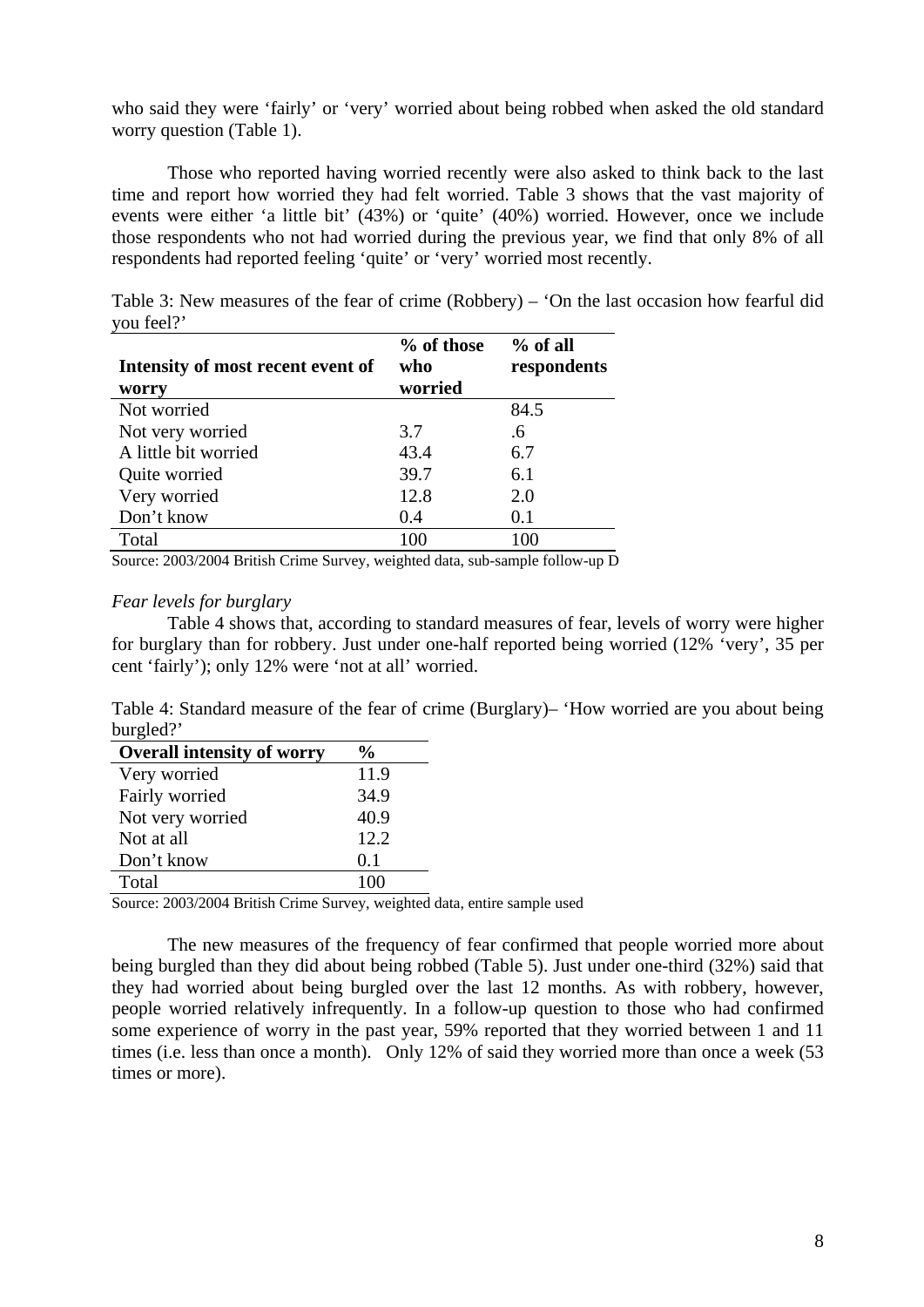|                                               |               | frequency question<br>(raw scores | % of those % of all<br>who | respondents* |
|-----------------------------------------------|---------------|-----------------------------------|----------------------------|--------------|
| <b>Filter question</b>                        | $\frac{6}{9}$ | categorised)                      | worried                    |              |
| Not worried in the past year                  | 67.7          |                                   |                            | 67.7         |
| Has worried in the past year $32.3$ 1-3 times |               |                                   | 36.1                       | 11.6         |
|                                               |               | 4-11 times                        | 22.6                       | 7.3          |
|                                               |               | $12-52$ times                     | 23.5                       | 7.6          |
|                                               |               | $53+ times$                       | 11.5                       | 3.7          |
|                                               |               | Don't know                        | 6.4                        | 2.1          |
| Total                                         | 100           |                                   | 100                        | 100          |

Table 5: New measures of the fear of crime (Burglary) – 'How frequently have you felt like this in the last year? [n times]'

Source: 2003/2004 British Crime Survey, weighted data, sub-sample Follow-up D

Overall, using the total sample, 68% of respondents said that they had not worried about being burgled in the past year and 19% had worried less than once a month (1-11 times). Only 4% had worried about burglary more than once a week. Meanwhile, Table 6 shows that, again, the vast majority of the most recent event of worry was either 'a little bit' (50%) or 'quite' (32%) intense. When one considers the whole sample, we can see that just 3% would describe their last fearful event as 'very' worrying. Compared to robbery, the intensity was overall a little lower.

Table 6: New measures of the fear of crime (Burglary) – 'On the last occasion how fearful did you feel?'

| Intensity of most recent event of | % of those<br>who | $%$ of all<br>respondents |
|-----------------------------------|-------------------|---------------------------|
| worry                             | worried           |                           |
| Not worried in the past year      |                   | 67.7                      |
| Not very worried                  | 7.4               | 2.4                       |
| A little bit worried              | 50.3              | 16.2                      |
| Quite worried                     | 32.2              | 10.4                      |
| Very worried                      | 9.8               | 3.2                       |
| Don't know                        | 0.2               | 0.1                       |
| Total                             | 100               | 100                       |

Source: 2003/2004 British Crime Survey, weighted data, sub-sample follow-up D

## *Fear levels for car crime*

According to standard measures, car crime elicited levels of worry (45%, Table 7) that were closer to burglary (47%) than robbery (35%).

Table 7: Standard measure of the fear of crime (Car Theft) – 'How worried are you about having your car stolen?'

| <b>Overall intensity of worry</b> | $\frac{6}{9}$ |
|-----------------------------------|---------------|
| Very worried                      | 14.4          |
| Fairly worried                    | 30.1          |
| Not very worried                  | 39.0          |
| Not at all                        | 16.5          |
| Don't know                        | 0.0           |
| Total                             |               |

Source: 2003/2004 British Crime Survey, weighted data, entire sample used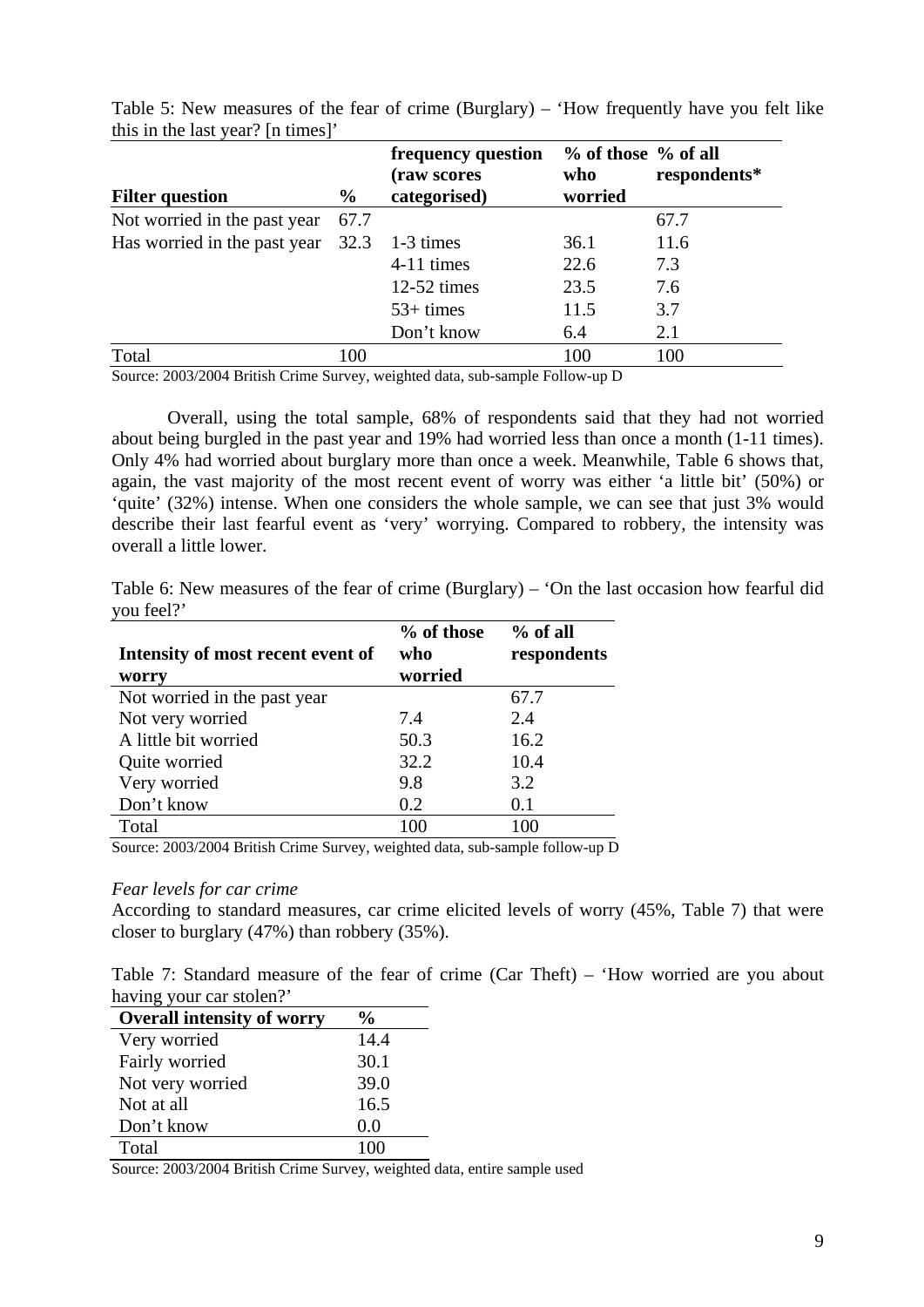The frequency with which respondents worried was also closer to burglary than to robbery (Table 8). Just under one-third (32%) had worried in the past year. Of those who had worried, 57% reported having worried between 1 and 11 times. Twelve per cent had worried more than once a week.

Table 8: New measures of the fear of crime (Car Theft) – 'How frequently have you felt like this in the last year? [n times]'

|                                               |               | frequency question    | % of those % of all |              |
|-----------------------------------------------|---------------|-----------------------|---------------------|--------------|
|                                               |               | (raw scores           | who                 | respondents* |
| <b>Filter question</b>                        | $\frac{6}{9}$ | categorised)          | worried             |              |
| Not worried in the past year                  | 68.3          |                       |                     | 68.3         |
| Has worried in the past year $31.7$ 1-3 times |               |                       | 29.4                | 9.3          |
|                                               |               | $4-11$ times          | 27.0                | 8.6          |
|                                               |               | $12-52 \text{ times}$ | 26.1                | 8.3          |
|                                               |               | $53+ times$           | 12.2                | 3.9          |
|                                               |               | Don't know            | 5.2                 | 1.6          |
| Total                                         | 100           |                       | 100                 | 100          |

Source: 2003/2004 British Crime Survey, weighted data, sub-sample Follow-up D

Focussing on the overall sample, Table 8 shows that 68% of respondents said that they had not worried about car theft in the past year and 18% had worried between 1 and 11 times. Four per cent had worried at least once a week. Turning to Table 9 – and confirming a trend in data on robbery and burglary – the vast majority of the most recent events of worry about car crime were either 'a little bit' (50%) or 'quite' (33%) intense. Just 3% would classify their last experience as 'very worrying' when we include the whole sample in the analyses.

Table 9: New measures of the fear of crime (Car Theft) – 'On the last occasion how fearful did you feel?

| Intensity of most recent event of<br>worry | % of those<br>who<br>worried | $%$ of all<br>respondents |
|--------------------------------------------|------------------------------|---------------------------|
| Not worried in the past year               |                              | 68.3                      |
| Not very worried                           | 7.5                          | 2.4                       |
| A little bit worried                       | 49.8                         | 15.8                      |
| Quite worried                              | 33.4                         | 10.6                      |
| Very worried                               | 8.7                          | 2.8                       |
| Don't know                                 | 0.6                          | 0.2                       |
| Total                                      | 100                          | 100                       |

Source: 2003/2004 British Crime Survey, weighted data, sub-sample follow-up D

# *Discussion*

This article presented data from the 2003/2004 BCS which fielded new and old measures of the fear of crime. Figure 1 summarises the results from the old measures. Overall, 35% of respondents reported being worried (summing 'fairly' and 'very') about being mugged or robbed, 47% reported being worried about being burgled, and 45% reported being worried about having their car stolen.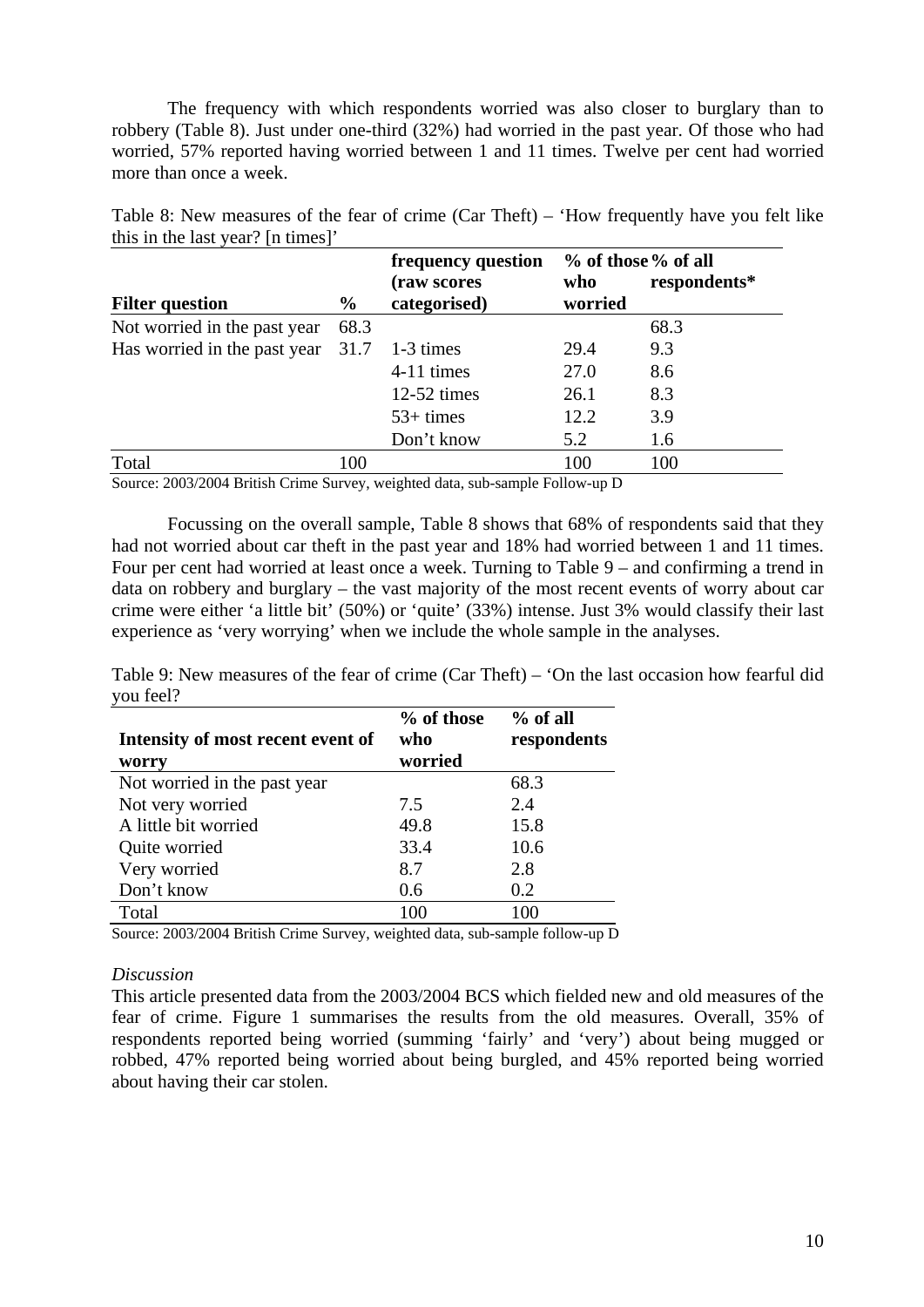

Figure 1: Worry about crime – standard measures.

Data from old measures thus suggest that fear of crime is fairly widespread across England and Wales. Intriguingly however, the picture is different when one draws upon data using questions phrased slightly differently but fielded in the same survey to the same respondents (albeit at different stages of the interview). Figure 2 shows that 85% of respondents had not actually worried in the past year about being mugged. Indeed, 68% had not actually worried about being burgled or having their car stolen. Moreover, of those who had worried, the frequency of these events was surprisingly low – very few people had worried more than once a week during the previous year (Figure 2).



Figure 2: Worry about crime in the past 12 months using new frequency measures

Additionally, the new questions sampled events of worry. By asking respondents who had worried recently to think back to the last time and report how worried they felt, the BCS samples events rather than individuals. We can therefore infer the intensity of individual events of worry across England and Wales. Figure 3 shows that the vast majority of such events involved the individual feeling 'a little bit' or 'quite' worried.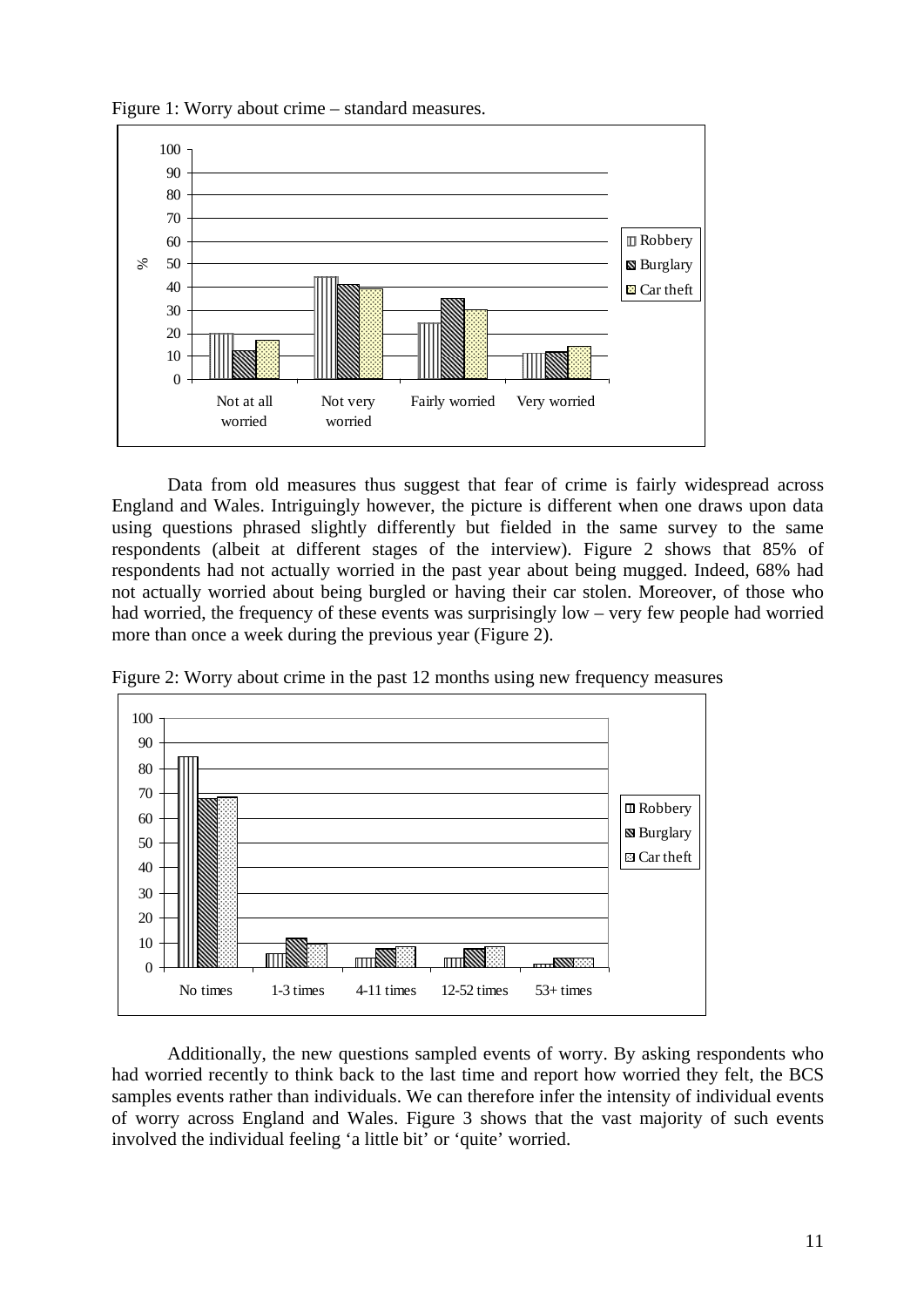

Figure 3: Worry about crime using new event-sampling measures

Finally, to provide a further useful comparison of the old and new questions, when we look at the responses for 'all crimes' (robbery, burglary and car theft combined) we can see that very different terrains of fear are invoked by the old and new measures. Table 10 shows how many crimes, out of the three possible offences, respondents had worried about according to the old and new questions.

| measures of the real of crime  |            |            |
|--------------------------------|------------|------------|
| Number of crimes worried about | Old        | <b>New</b> |
|                                | standard   | measure    |
|                                | measure    | $(n=4440)$ |
|                                | $(n=4448)$ |            |
| Not worried about any crimes   | 7.0        | 54.5       |
| Worried about one crime        | 8.9        | 23.5       |
| Worried about two or more      | 84.1       | 22.0       |
| crimes**                       |            |            |
| Total                          | 100        | 100        |
|                                |            |            |

Table 10: Not worried about robbery, burglary or car theft – comparison of old and new measures of the fear of crime

Source: 2003/2004 British Crime Survey, weighted data, sub-sample follow-up D

\*\* The categories for worried about two and three crimes have been collapsed since the new questions excluded those who did not have 'regular access to a car', while the old questions did not, although respondents had the option of replying 'not applicable'.

Noticeably, the old measures picked up some level of worry (worry about one or more crimes) almost throughout the sample (93%), while less than a half of the same sample (46%) reported some instance of worry via the new measures. Indeed, while the old questions suggest the majority are worried about two or more crimes (85%), 78% of people answering the new questions are either not worried or just experience worry about one crime in isolation. This comparison eloquently demonstrates that the old standard questions not only seem to uncover much larger numbers of people who worry about crime, but tap into a more generalised or broad expression of worry (Hough, 2004). The new questions meanwhile, which have been designed in accordance with current thinking on survey design (Farrall, 2004) suggests to us that the extent to which people actually experience worrying events in their everyday lives is much lower by comparison.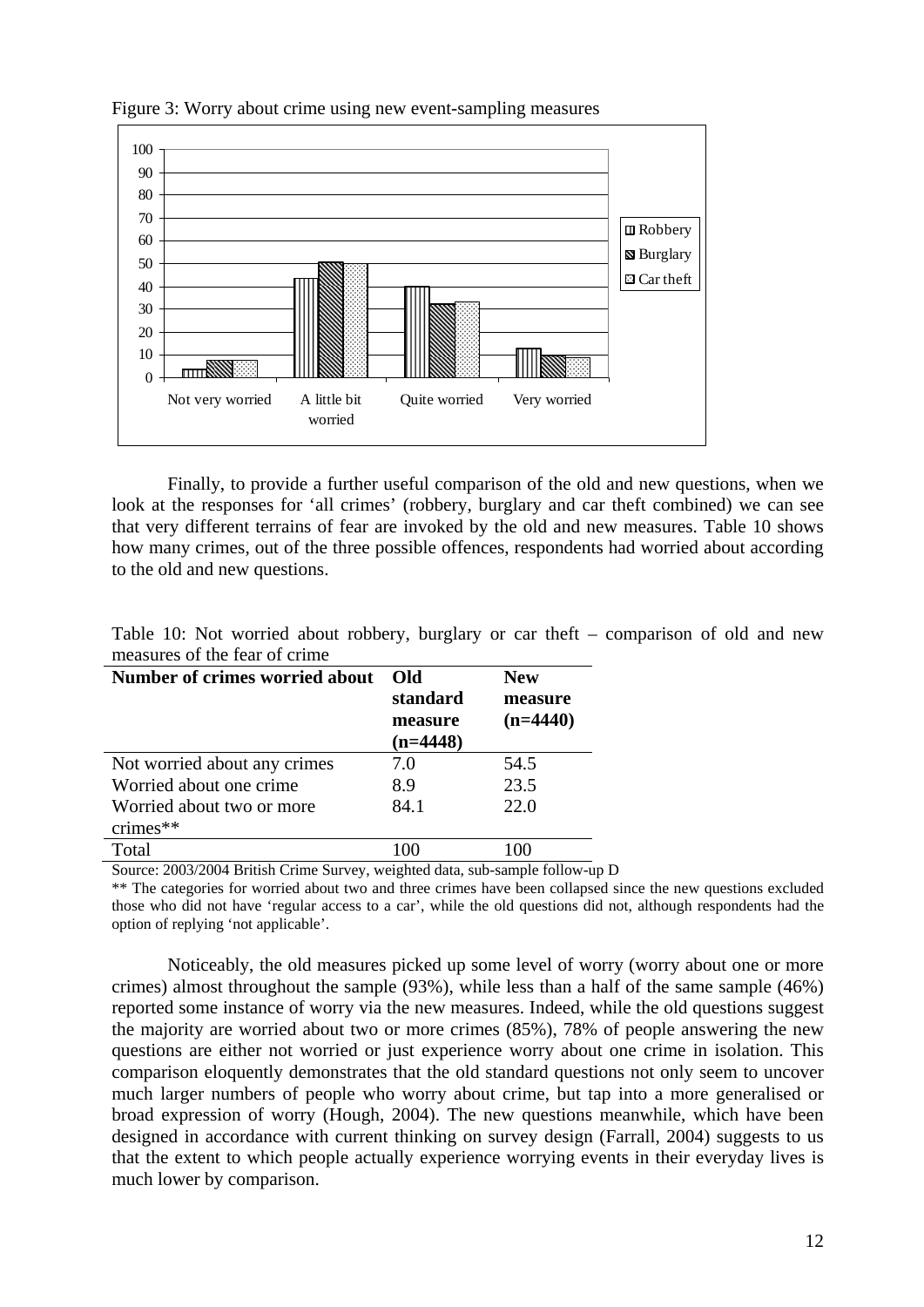#### *Conclusions*

We began this article by highlighting how anxiety about crime is widely viewed as a lived experience above and beyond the actual likelihood of victimisation. How has this perception fared in the light of our empirical findings? The findings from the study presented in this article suggest that the extent of fear of crime – here defined more specifically as episodes of worry that manifest in people's everyday lives – may have been overstated by standard research tools. Old survey questions indicate that a significant minority of the English and Welsh population reported being worried about crime. Yet new questions show that the frequency of worry is actually rather low.

This suggests that questions about the frequency of worry measure something more specific than questions about an overall intensity of worry; in many instances, standard indicators may be tapping into a more diffuse anxiety (Hough, 2004), a generalised awareness and 'image' of risk (Jackson, 2006), and a condensation of broader concerns about crime, stability, and social change (Taylor and Jamieson, 1996; Girling *et al.* 2000; Farrall, 2006). On this matter we must remain cautious at least for a little while; we will explore this idea in much more detail in future work. Nevertheless this has important implications for the manner in which we measure fear of crime, not least because worry about crime has become an important policy issue across Europe. In the UK, for example, it is an indicator of effectiveness for crime reduction partnerships and the police, and legitimises a wide range of anti-social behaviour strategies and community safety agendas (Burney, 2005). Critically, policy makers and practitioners may be most interested in reducing the 'type' of fear that manifests in specific events.

People experience anxiety about all sorts of things – their family, their employment, their health. One reason why fear of crime has become a significant social and political issue, and attracted so much social scientific research, is that it is widely seen as a significant *social problem*. Such status may rest, in large part, on the assumption that fear of crime occurs regularly amongst the populace, with all the deleterious effects that this entails. Yet it seems, after all, to be a relatively infrequent experience when research focuses on a more experientially-based conception of fear. Intriguingly, many people are happy to report an overall level of worry in crime surveys. As Garland (2001) argues, crime has become a part of public consciousness. Yet we have shown that specific events of worry are relatively rare. Is it time to start to reassess the conceptual and social-problem status of the fear of crime?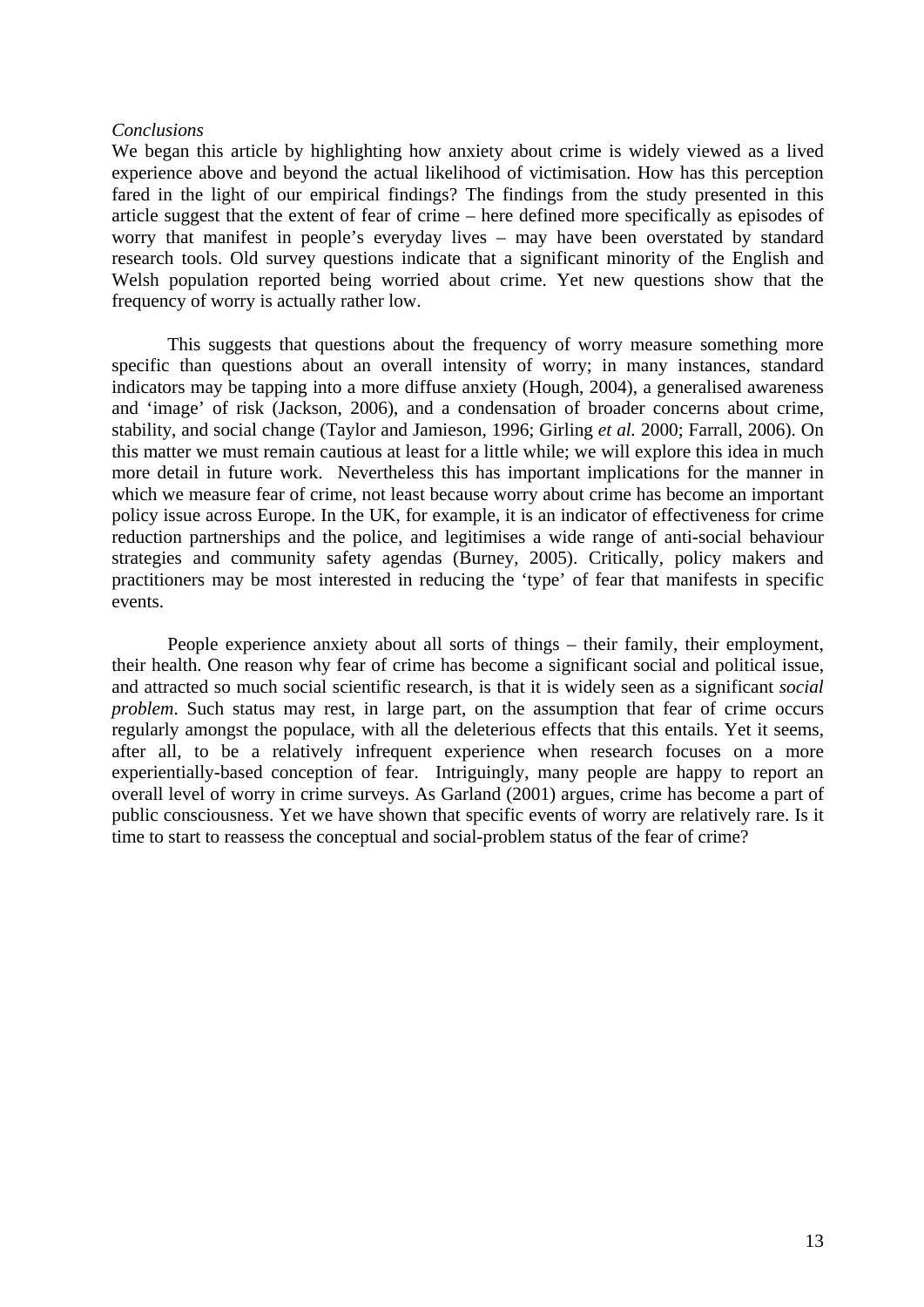# **References**

Beukenhorst, D. J., Huys, H. J. W. M., Oudhof, J. and Roduijn, J. (1993). *De Overgang van Enquete Slachtoffers Misdrijven naar Enquete Recthsbescherming en Veiligheid* (Recht en Statistiek, no. 16). Voorburg: Centraal Bureau voor de Statistiek.

Burney, E. (2005), *Making People Behave: Anti-Social Behaviour, Politics and Policy*. Devon: Willan.

Davey, G. C. L. and Levy, S. (1998), 'Catastrophic Worrying: Personal Inadequacy and a Perseverative Iterative Style as Features of Catastrophizing Process', *Journal of Abnormal Psychology,* 107: 576-586.

Ditton, J. and Innes, M. (2005), 'The role of perceptual intervention in the management of crime fear', in N. Tilley (ed.) *Handbook of Crime Prevention and Community Safety*. Cullompton: Willan

Ditton, J., Bannister, J., Gilchrist, E. and Farrall, S. (1999), 'Afraid or Angry? Recalibrating the 'Fear' of Crime', *International Review of Victimology* 6(2): 83-99.

Farrall, S. (2004), 'Revisiting Crime Surveys: Emotional Responses Without Emotions', *International Journal of Social Research Methodology*, 7(2): 157-71.

Farrall, S. and Gadd, D. (2004), 'The Frequency of the Fear of Crime', *British Journal of Criminology*, 44, 1: 127-132.

Farrall, S., Bannister, J., Ditton, J. and Gilchrist, E. (1997), 'Questioning the Measurement of the Fear of Crime: Findings From A Major Methodological Study', *British Journal of Criminology*, 37, 4: 657-78.

Farrall, S., Jackson, J. and Gray, E. (2006), 'Everyday Emotion and the Fear of Crime: Preliminary Findings from Experience and Expression', *ESRC project: Experience and Expression in the Fear of Crime*, *Working Paper #1*. Available on the World Wide Web at: [http://www.lse.ac.uk/collections/methodologyInstitute/pdf/JonJackson/E&E\\_working\\_paper\\_1](http://www.lse.ac.uk/collections/methodologyInstitute/pdf/JonJackson/E&E_working_paper_1.pdf) [.pdf](http://www.lse.ac.uk/collections/methodologyInstitute/pdf/JonJackson/E&E_working_paper_1.pdf)

Fattah, E. A. (1993), 'Research on Fear of Crime: Some Common Conceptual and Measurement Problems', in Bilsky et al (eds), *Fear of Crime and Criminal Victimisation*, Stuttgart: Ferdinand Enke Verlag.

Garland, D. (2001), *The Culture of Control*. Oxford: Oxford University Press.

Girling, E., Loader, I. and Sparks, R. (2000), *Crime and Social Change in Middle England*. London: Routledge.

Gladstone, G., and Parker, G. (2003), 'What's the Use of Worrying? Its Function and its Dysfunction'. *Australian and New Zealand Journal of Psychiatry*, 37, 3: 347-354.

Gray, E., Jackson, J. and Farrall, S. (2006), 'Reassessing the Fear of Crime: Frequencies and Correlates of Old and New Measures', *Working Paper No. 3, ESRC Grant RES 000 23 1108*. Available on the World Wide Web at: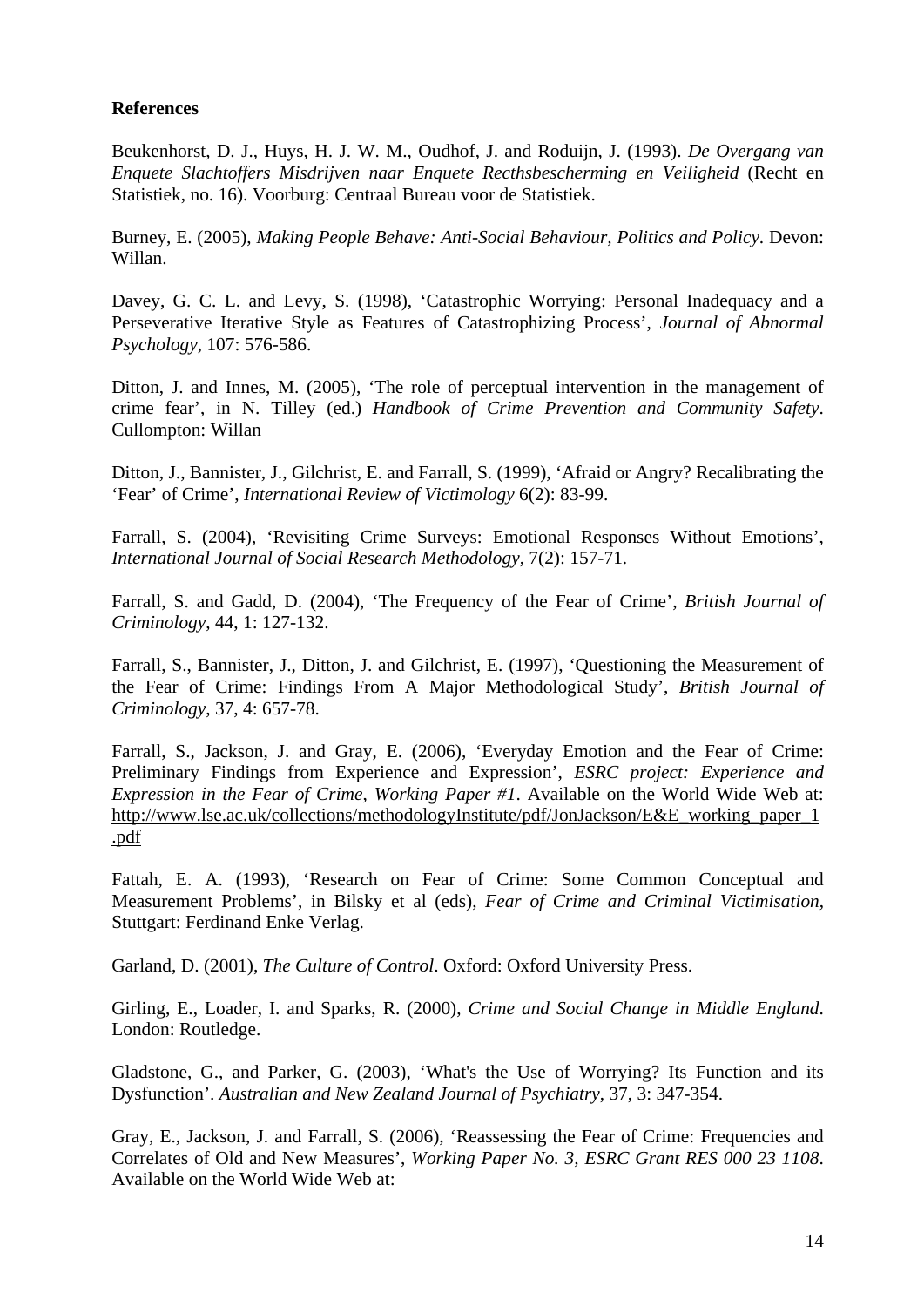[http://www.lse.ac.uk/collections/methodologyInstitute/pdf/JonJackson/E&E\\_WP\\_3.pdf](http://www.lse.ac.uk/collections/methodologyInstitute/pdf/JonJackson/E&E_WP_3.pdf)

Hale, C. (1996), 'Fear of Crime: A Review of the Literature', *International Review of Victimology*, 4: 79-150.

Hough, M. (1995), *Anxiety About Crime: Findings from the 1994 British Crime Survey*, Home Office Research Study No. 147. London: Home Office.

Hough, M. (2004), 'Worry about Crime: Mental Events or Mental States?', *International Journal of Social Research Methodology*, 7: 173-176.

Hough, M. and Mayhew, P. (1983). *The British Crime Survey: First Report, Home Office Research Study no. 76.* London: Home Office

Jackson, J. (2004), 'Experience and Expression: Social and Cultural Significance in the Fear of Crime', *British Journal of Criminology*, 44: 946-66.

Jackson, J. (2005), 'Validating New Measures of the Fear of Crime', *International Journal of Social Research Methodology,* 8, 4: 297-315.

Jackson, J. (2006), 'Introducing Fear of Crime to Risk Research', *Risk Analysis*, 26, 1: 253- 264.

Jackson, J., Farrall, S. and Gray, E. (2006), 'The Provenance of Fear' *Working Paper No. 3, ESRC Grant RES 000 23 1108*. Available on the World Wide Web at: http://www.lse.ac.uk/collections/methodologyInstitute/pdf/JonJackson/E&E%20WP2.pdf

van Kesteren, J. et al (2000) *Criminal Victimisation in Seventeen Industrialised Countries*, NSCR report 187.

Lee, M. (2007), *Inventing Fear of Crime: Criminology and the Politics of Anxiety,*  Cullompton: Willan.

Matthews, A. (1990), 'Why Worry? The Cognitive Function of Anxiety', *Behaviour Research and Therapy,* 28: 455-468.

Results of Eurobarometer 58.0: 2002, Analysis of Public Attitudes to Insecurity, Fear of Crime and Crime Prevention (European Commission Directorate-General, Brussels), [http://europa.eu.int/comm/justice\\_home/eucpn/projects.html](http://europa.eu.int/comm/justice_home/eucpn/projects.html).

Robinson, M. D., and Clore, G. L. (2002a), 'Belief and Feeling: Evidence for an Accessibility Model of Emotional Self Report', *Psychological Bulletin*, 128: 934-960.

Robinson, M. D., and Clore, G. L. (2002b), 'Episodic and Semantic Knowledge in Emotional Self-report: Evidence for Two Judgment Processes', *Journal of Personality and Social Psychology*, 83: 198-215.

Sacco, V. (2005), *When Crime Waves,* London: Sage Publications.

Skogan, W. (1990) *Disorder and Decline: Crime and the Spiral of Decay in American Neighborhoods*. New York: Free Press